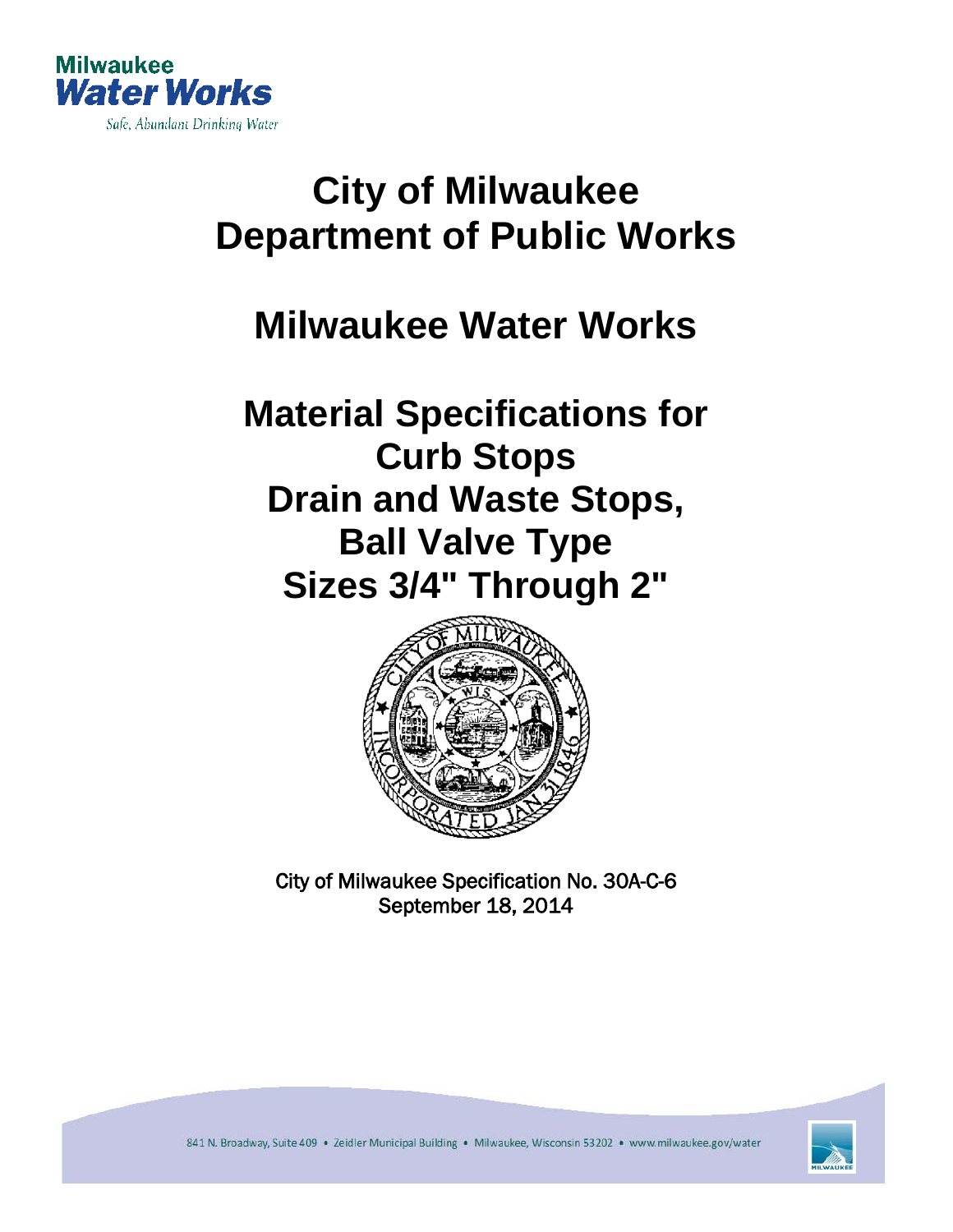**I. GENERAL REQUIREMENTS:** Vendors bidding through the Department of Administration - Business Operations Division, Procurement Services Section shall comply with the latest version of City of Milwaukee Specification No. 70b-D-7, except as modified herein. MATERIALS FURNISHED UNDER THIS SPECIFICATION SHALL BE MANUFACTURED IN THE UNITED STATES.

### II. TECHNICAL REQUIREMENTS

A. Description: Ball Valve Curb Stops, described herein, shall consist of a ball type valve which will be used for isolating a building service. This unit shall be suitable for use with a standard Buffalo Pattern service box.

Ball Valve "Drain and Waste" Stops shall consist of a ball type valve that will be used for water main, air vent and blow-off drain installations. This unit will provide for venting or draining of the water main.

- B. Standards: Ball Valve Curb Stop shall be NSF 61 and NSF 372 certified, and designed in accordance with the latest revisions of AWWA C800 Standard for Underground Service Line Valves and Fittings, as modified herein.
- C. Material: Ball Valve Curb Stop materials shall conform to the following requirements:
	- 1. Material of the body and ball shall be "No Lead" meeting ASTM B584 UNS copper alloy C89833 or C89520 as specified in the latest revision of AWWA C800, Section 4.
	- 2. The ball shall be coated with a nontoxic, non water soluble, tenacious, self lubricating film, Teflon® or equal, that can withstand ambient temperature changes within a range of 32 degrees to 80 degrees Fahrenheit, and possesses suitable bonding and wearing qualities
	- 3. The stem seals shall be made of high-grade rubber suitable for potable water.
	- 4. The valve seats shall be molded NBR or Buna-N rubber in compliance with ASTM D2000 or an approved equal.
- D. Workmanship: Stops shall be of high quality and all castings shall be free from defects of any kind. Completed valves shall be free from metal chips.
- E. Stop Design: Stops shall be designed in accordance with the following requirements:
	- 1. Outlet ends and coupling nuts shall comply with AWWA C800 for flared connection with Type "K" copper unless otherwise specified on the construction plan or bid documents. Each unit shall be furnished with two coupling nuts.
	- 2. The "drain and waste" stop shall be furnished with American Standard Taper Pipe Threads at both ends. The unit shall be designed to drain all the downstream piping when the stop is closed and direction of flow indicated.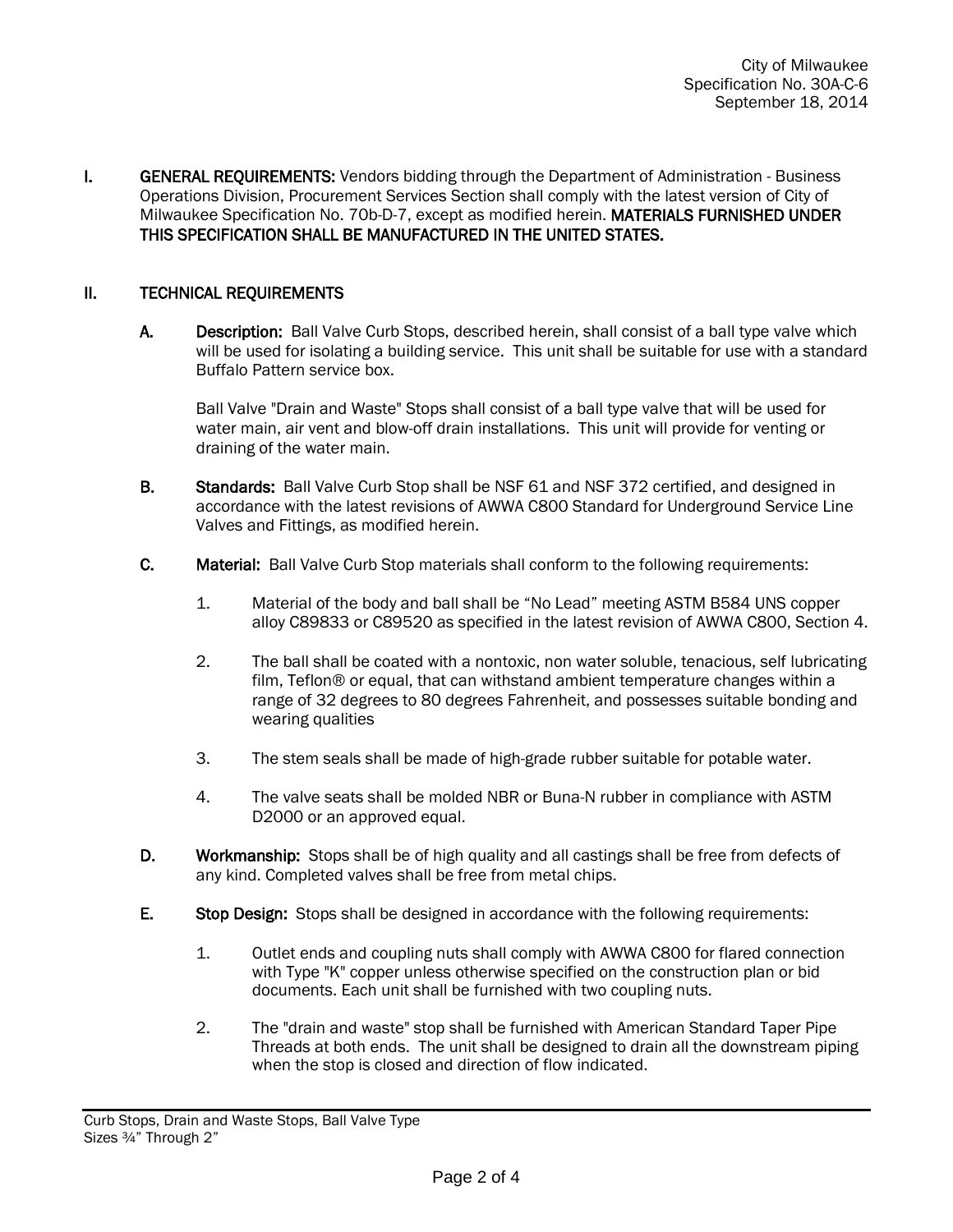- 3. The stops shall be of straight-through/full port design. The size of the port shall not be less than the nominal size of the ball valve stop.
- 4. Rotation of the tee head shall be counterclockwise (left) one-quarter (1/4) turn to open.
- 5. Rotation shall be limited by a positive check at each end of the one-quarter (1/4) turn.
- 6. The tee head and stop shall be of adequate thickness, height, width and strength to withstand a torque at the fully open or fully closed position in accordance with the following table:

| <b>Stop Size</b> | Torque     |
|------------------|------------|
| 3/4"             | 60 ft-lbs  |
| 1"               | 65 ft-lbs  |
| $1 - 1/4"$       | 80 ft-lbs  |
| $1 - 1/2"$       | 100 ft-lbs |
| ク"               | 120 ft-lbs |

- 7. The tee head shall be in alignment with the flow passage thru the curb stop.
- 8. The operating torque with the ball valve stop closed, with 150 psi on one side and atmospheric pressure on the other shall be not more than 25 ft-lbs.
- 9. The pressure class for the ball valve stop shall be "high-pressure" as defined in AWWA C800, and shall be capable of withstanding a hydrostatic test pressure of 300 psi.
- 10. The seat shall be designed such that it remains drop tight, intact and show no distortion after being subjected to 110 psi while the ball is in the 15 degree, 30 degree, 45 degree, 60 degree and 75 degree positions from fully closed for a period of ten minutes in each position.
- 11. Valve body shall be clearly and permanently marked by either casting or stamping to indicate a low lead casting.

### F. Tests by Manufacturer:

- 1. Hydrostatic Test: A hydrostatic pressure of 300 psi shall be applied to each ball valve in the open position.
- 2. Leakage Test: A hydrostatic pressure of 150 psi shall be applied to each ball valve stop in the closed position. The ball valve shall show no leakage in either the open or closed position test.